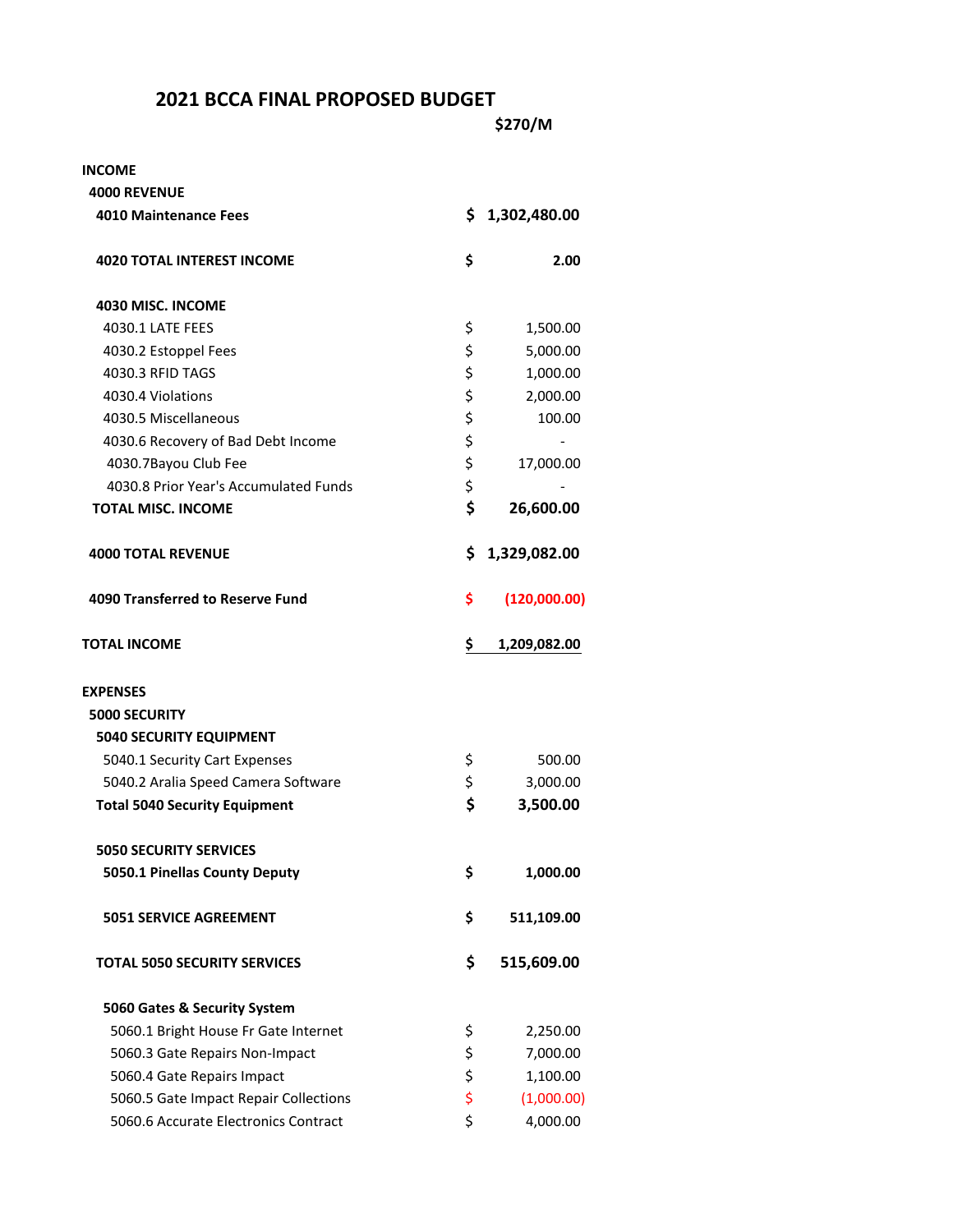| <b>Total 5060 Gates &amp; Security System</b> | \$       | 13,350.00  |
|-----------------------------------------------|----------|------------|
| 5090 Total Guardhouse Maint & Supplies        |          |            |
| 5091 Accurate Elect. Contract                 | \$       | 5,000.00   |
| 5092 RFID Tags                                | \$       | 1,500.00   |
| 5093 Supplies                                 | \$       | 1,500.00   |
| <b>Total 5090 Guaradhouse Supplies/equip</b>  | \$       | 8,000.00   |
| <b>TOTAL 5000 SECURITY</b>                    | \$       | 536,959.00 |
| <b>5100 ADMINISTRATIVE EXPENSES</b>           |          |            |
| 5115 Audit & Tax Services                     | \$       | 5,000.00   |
| 5117 Accounting Services                      | \$       | 15,000.00  |
| 5120 Bad Debt Expense                         | \$       | 1,000.00   |
| 5125 Depreciation                             | \$       | 2,500.00   |
| 5131 Income Taxes                             | \$       | 1,000.00   |
| 5140 Legal & Consulting Fees                  | \$       | 25,000.00  |
| 5145 Licenses, Permits and Fees               | \$       | 500.00     |
| 5150 Miscellaneous                            | \$       | 200.00     |
| <b>TOTAL 5100 ADMINISTRATIVE EXPENSES</b>     | \$       | 50,200.00  |
| <b>5156 Copy Services</b>                     | \$<br>\$ | 1,000.00   |
| 5157 BCCA Office                              |          |            |
| 5157.1 Offsite Records Storage                | \$       | 750.00     |
| 5157.2 Manager's Cell Phone                   | \$       | 1,200.00   |
| 5157.3 Credit Card Fees                       | \$       |            |
| 5157.4 Coupon Books                           | \$<br>\$ | 2,400.00   |
| 5157.5<br><b>Staff Reimbursements</b>         |          | 250.00     |
| 5157.6<br>Postage                             | \$       | 3,000.00   |
| 5157.7 Meeting Room Charges                   | \$       | 500.00     |
| 5157.10 Supplies/ Equipment                   | \$       | 900.00     |
| 5157.11 Other                                 | \$       | 500.00     |
| 5157.12 BCCA Office Rental                    | \$       | 8,400.00   |
| <b>5157 Total BCCA Office</b>                 | \$       | 17,900.00  |
| 5157.13 Computer Software & Support           |          |            |
| 5157.13.1 Office Software                     | \$       | 400.00     |
| 5157.13.2 ACC Software                        | \$       | 1,600.00   |
| 5157.13.3 Hoast Software                      | \$       | 800.00     |
| 5157.13.4 Other Software                      | \$       | 100.00     |
| 5157.14 Computer IT Help                      | \$       | 350.00     |
| 5157.15 Other Computer Expenses               | \$       | 700.00     |
| 5157 Total Computer Software & Support        | \$       | 3,950.00   |
| <b>5157 TOTAL BCCA OFFICE EXPENSES</b>        | \$       | 22,850.00  |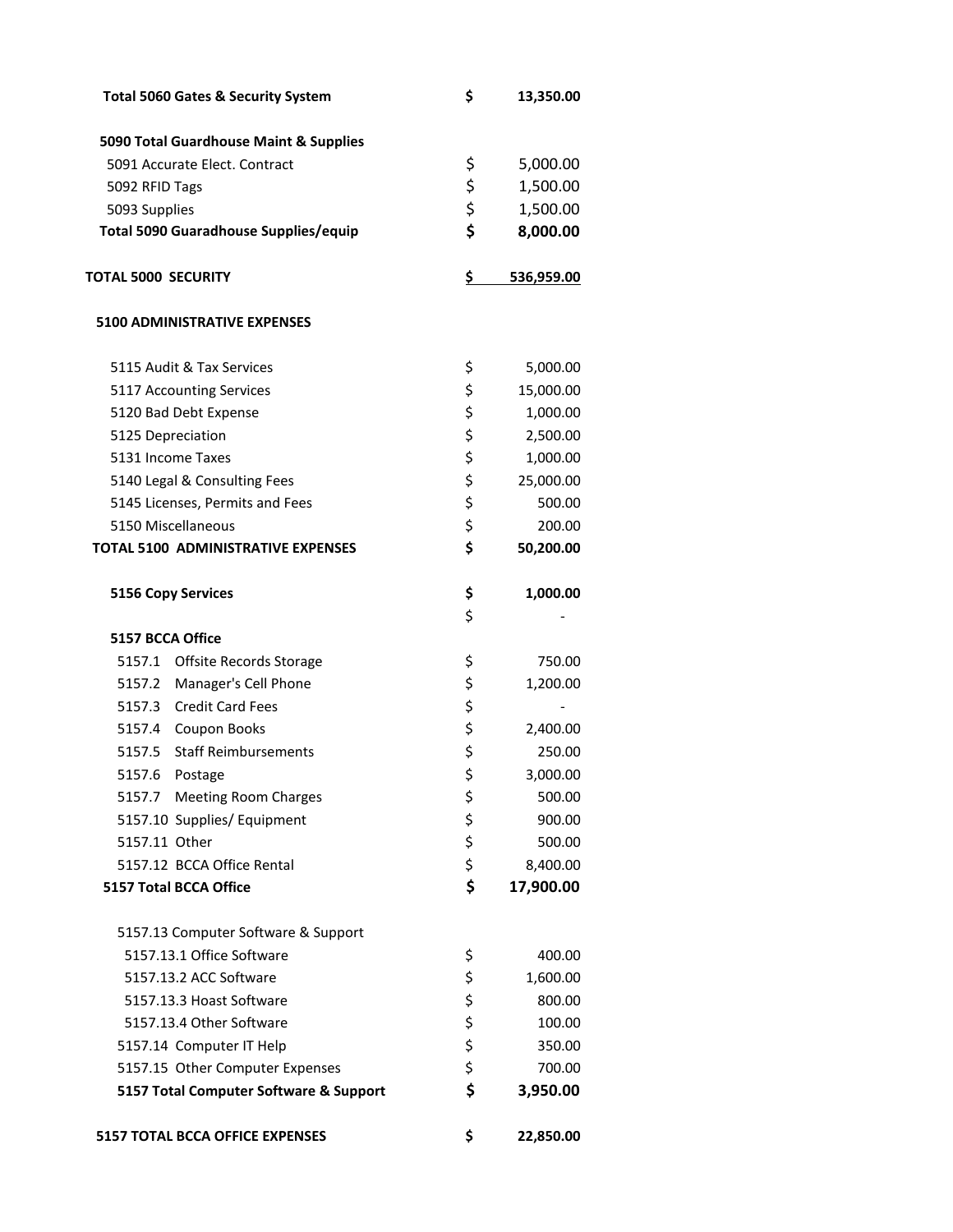| <b>TOTAL ADMIN. &amp; OFFICE EXPENSES</b>       | \$<br>73,050.00 |
|-------------------------------------------------|-----------------|
| <b>5300 UTILITIES</b>                           |                 |
| 5320 Electricity                                |                 |
| 5320.1 Fountains                                | \$<br>4,000.00  |
| 5320.2 Wells                                    | \$<br>2,200.00  |
| 5320.3 Lift Stations                            | \$<br>3,400.00  |
| 5320.4 Front Gate                               | \$<br>7,000.00  |
| 5320.5 Rear Guard House                         | \$<br>1,100.00  |
| 5320.6 Aeration                                 | \$<br>1,400.00  |
| <b>5320 TOTAL ELECTRICITY</b>                   | \$<br>19,100.00 |
|                                                 |                 |
| 5370 Telephone                                  |                 |
| 5370.1 OfficePhone - Bright House               | \$<br>5,000.00  |
| 5370.2 Guard House - Bright House               | \$<br>4,100.00  |
| <b>TOTAL 5370 TELEPHONE</b>                     | \$<br>9,100.00  |
|                                                 |                 |
| 5390 Water/Sewer/Waste                          |                 |
| 5390.1 Pinellas County Utilities                | \$<br>100.00    |
| 5390.2 Pinellas Park Master Meter               | \$<br>10,000.00 |
| 5390.3 Pinellas Park Other                      | \$<br>720.00    |
| TOTAL 5390 WATER/SEWER/WASTE                    | \$<br>10,820.00 |
| <b>TOTAL 5300 UTILITIES</b>                     | \$<br>39,020.00 |
| <b>5000 MAINTENANCE &amp; GROUNDS</b>           |                 |
| 5505 Aquatic & Lake Maintenance                 |                 |
| 5505.1 Lake Maintenance Contracts               | \$<br>10,000.00 |
| 5505.2 Fountain Repairs                         | \$<br>1,200.00  |
| 5505.3 Lake Repairs                             | \$<br>1,000.00  |
| 5505.4 Sago Lake                                | \$<br>6,600.00  |
| 5505.5 Aeration Maintenance                     | \$<br>1,400.00  |
| 5505.6 Aeration Repairs                         | \$<br>500.00    |
| <b>TOTAL 5505 AQUATIC MAINTENANCE</b>           | \$<br>20,700.00 |
|                                                 |                 |
| 5510 General Maintenance & Repair               |                 |
| 5510.1 Sidewalks                                | \$<br>90,000.00 |
| 5510.2 Fire Hydrant Inspection/Repair           | \$<br>750.00    |
| 5510.3 Storm Drains and Sewer Inspection/Repair | \$<br>6,000.00  |
| 5510.4 Lighting/Electrical Repairs              | \$<br>1,500.00  |
| 5510.5 General Maintenance/Repairs              | \$<br>1,500.00  |
| 5510.6 Fence Maintenance/Repairs                | \$<br>500.00    |
| 5510.8 Painting Gates/Guardhouses               | \$<br>3,500.00  |
| 5510.9 Signage                                  | \$<br>100.00    |
| 5510.11 Street Sweeping Power Washing           | \$<br>1,600.00  |
| 5510.12 Storm Cleanup                           | \$<br>4,000.00  |
|                                                 |                 |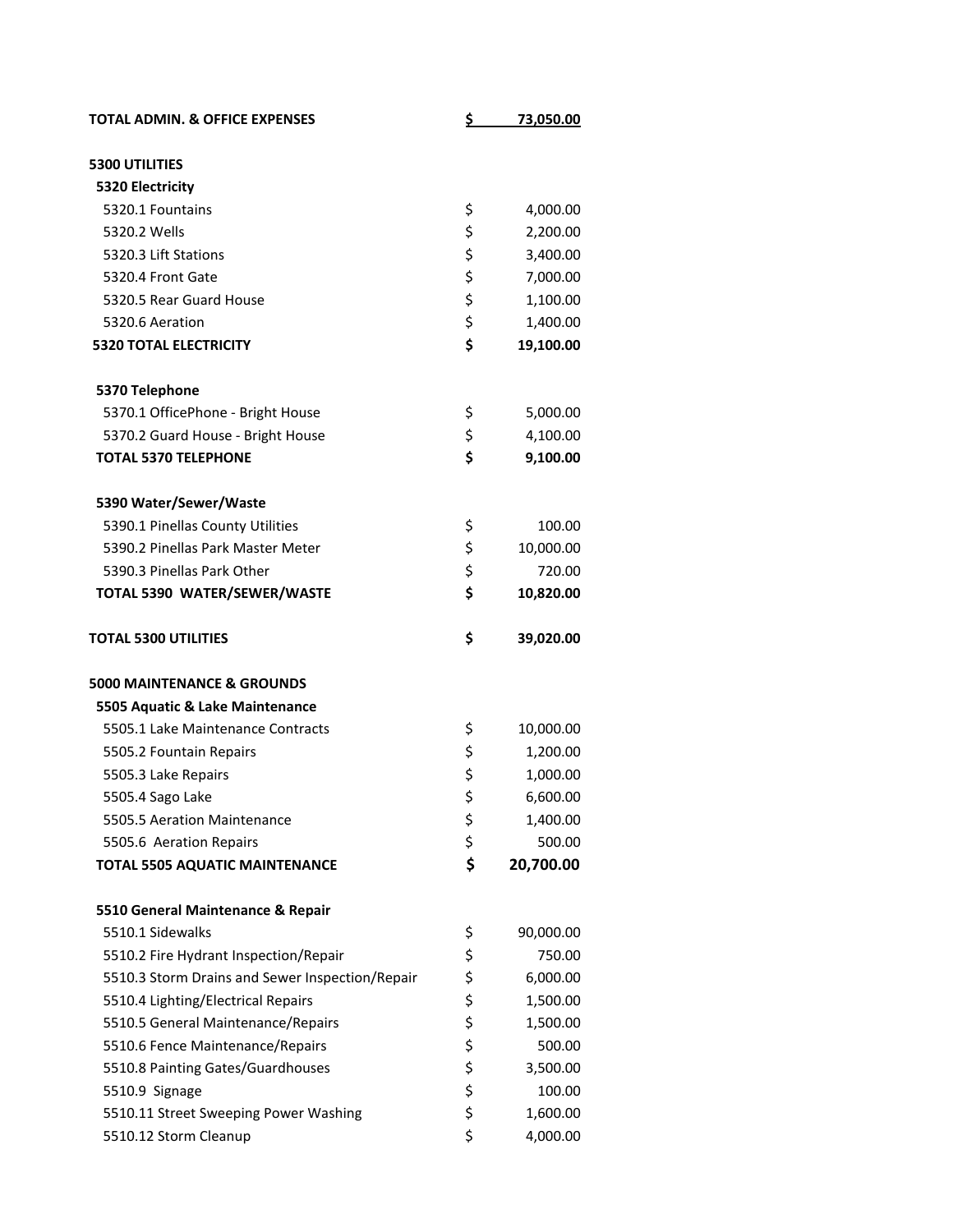| <b>TOTAL 5510 GENERAL MAINTENANCE</b>  | \$<br>109,450.00 |
|----------------------------------------|------------------|
| 5520 Landscaping                       |                  |
| 5520.1 Christmas Lighting              | \$<br>4,100.00   |
| 5520.2 Tree Trimming Contract          | \$<br>30,000.00  |
| 5500.3 Mulching                        | \$<br>10,000.00  |
| 5520.5 Landscape Renovations           | \$<br>15,000.00  |
| 5520.7 Other                           | \$<br>2,000.00   |
| <b>TOTAL 5520 LANDSCAPING</b>          | \$<br>61,100.00  |
| <b>5530 Grounds Contract</b>           |                  |
| 5530.1 Sago Maintenance Contract       | \$<br>5,400.00   |
| 5530.2 BCCA Common Area                | \$<br>106,000.00 |
| 5530.3 Pest Control/Fertilization      | \$<br>18,000.00  |
| 5530.4 Tree Pest/Fertilization         | \$<br>7,000.00   |
| 5530.5 Palm Pruning                    | \$<br>4,500.00   |
| <b>TOTAL 5530 GROUNDS CONTRACT</b>     | \$<br>140,900.00 |
| 5540 STREET LIGHT MAINTENANCE          | \$<br>60,000.00  |
| <b>5550 Lift Station Maintenance</b>   |                  |
| 5550.1 Maintenance Contract            | \$<br>7,200.00   |
| 5550.2 Bayou Club Reimbursement        | \$               |
| 5550.3 Beachberry Repairs              | \$<br>750.00     |
| 5550.4 Waterash Repairs                | \$<br>1,250.00   |
| 5550.5 Hunter Repairs                  | \$<br>750.00     |
| <b>TOTAL LIFT STATION MAINTENANCE</b>  | \$<br>9,950.00   |
| <b>5560 Irrigation Repairs</b>         |                  |
| 5560.1 Maintenance Contract            | \$<br>19,200.00  |
| 5560.2 Contracted Parts & Repairs      | \$<br>2,500.00   |
| 5560.3 Other                           | \$<br>1,000.00   |
| <b>TOTAL 5560 IRRIGATION REPAIRS</b>   | \$<br>22,700.00  |
| <b>TOTAL 5550 MAINT. &amp; GROUNDS</b> | \$<br>424,800.00 |
| <b>6000 INSURANCE</b>                  |                  |
| 6010 Property/Liability                | \$<br>3,600.00   |
| 6020 General Liability                 | \$<br>4,750.00   |
| 6030 Workman's Comp Insurance          | \$<br>1,300.00   |
| 6040 D&O                               | \$<br>1,350.00   |
| 6050 Umbrella                          | \$<br>7,100.00   |
| 6060 Fidelity Bond                     | \$<br>750.00     |
| 6070 Equipment Coverage                | \$<br>700.00     |
| <b>TOTAL 6000 INSURANCE</b>            | \$<br>19,550.00  |

 **6500 Payroll Expenses**